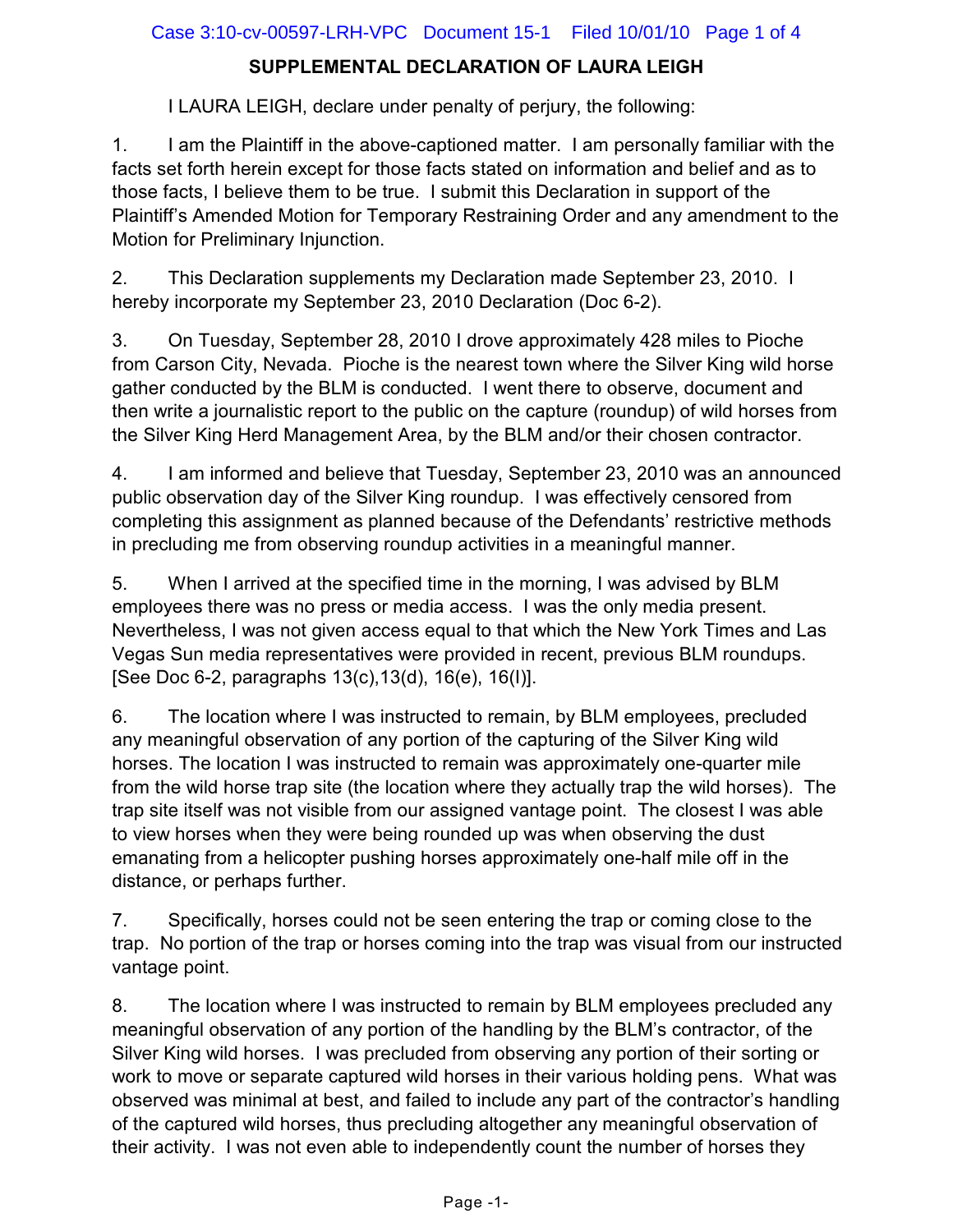captured, they sorted, they loaded, or shipped. I was not able to perform even a simple inventory of the horses, to verify the specific number of horses the Defendants captured.

9. When allowed to go to the area were the Silver King horses were held in pens, I was held back from the holding pens by about 35 feet by a barrier. The horse pens themselves were shielded by orange, plastic fencing I am informed and believe is called snow fencing. This snow fencing precluded any observation of the horses where the snow fencing blocked out virtually all of the held horses' bodies from view from the location we were directed by BLM employees to remain. When I laid on the dirt ground to get a glimpse of any portion of these held horses, I was able to see some hoofs, fetlock joints but not much more. I climbed on top of my car to see if I could glimpse at the horses heads. I was able to see the tops of some of the horses' heads in the holding pens by standing on top of my car. From these two vantage points, I did in fact, note fresh injuries to those horses, at least on those minimal parts of the horses I was given access to see, although visual access was so restrictive, I am not able to identify what horses belonged to those injuries I was able to observe. More specifically and by way of example, if I saw a bloody hoof, I was precluded from matching that bloody hoof with any horse where I was precluded from viewing the horses bodies and precluded from getting closer to the animals where my view would be unobstructed.

10. After asking if I could view horses being loaded for shipment, I was finally given the OK to do so. I hustled to the area where they were loading horses. By the time I arrived to the loading area, one truck loaded with horses had already left; the second and final truck there had only three remaining horses to load. Of all the horses captured, held and loaded this day, I was given the opportunity to see only these last three horses being loaded into the final truck. I was otherwise precluded from observing the loading of captured horses and the handling of the captured horses during the loading process, by the Defendants' chosen contractor.

11. From my various vantage points and while abiding by all BLM rules for observation, on September 28, I was precluded from any meaningful observation whatsoever, of the capturing, the handling, the holding, the loading, or the doctoring if any, of those horses captured at the Silver King roundup.

12. I advised BLM employees I would return the next day. On Wednesday, September 29, I returned. I was provided the identical access which I experienced the day previously (September 28), to the wild horse roundup. Once again, I was completely stymied and precluded from any meaningful observation whatsoever, of the capturing, the handling, the holding, the loading, or the doctoring if any, of those horses captured from Silver King.

13. On September 23 and 24, because of the unduly restrictive access I was not able to conduct any meaningful health or condition assessment of the captured Silver King horses.

14. As the result of the unduly restrictive access to the Silver King horses, I was precluded from meaningfully observing and formulating impressions and opinions of, and then writing and reporting to my editor at Horseback Magazine of what I should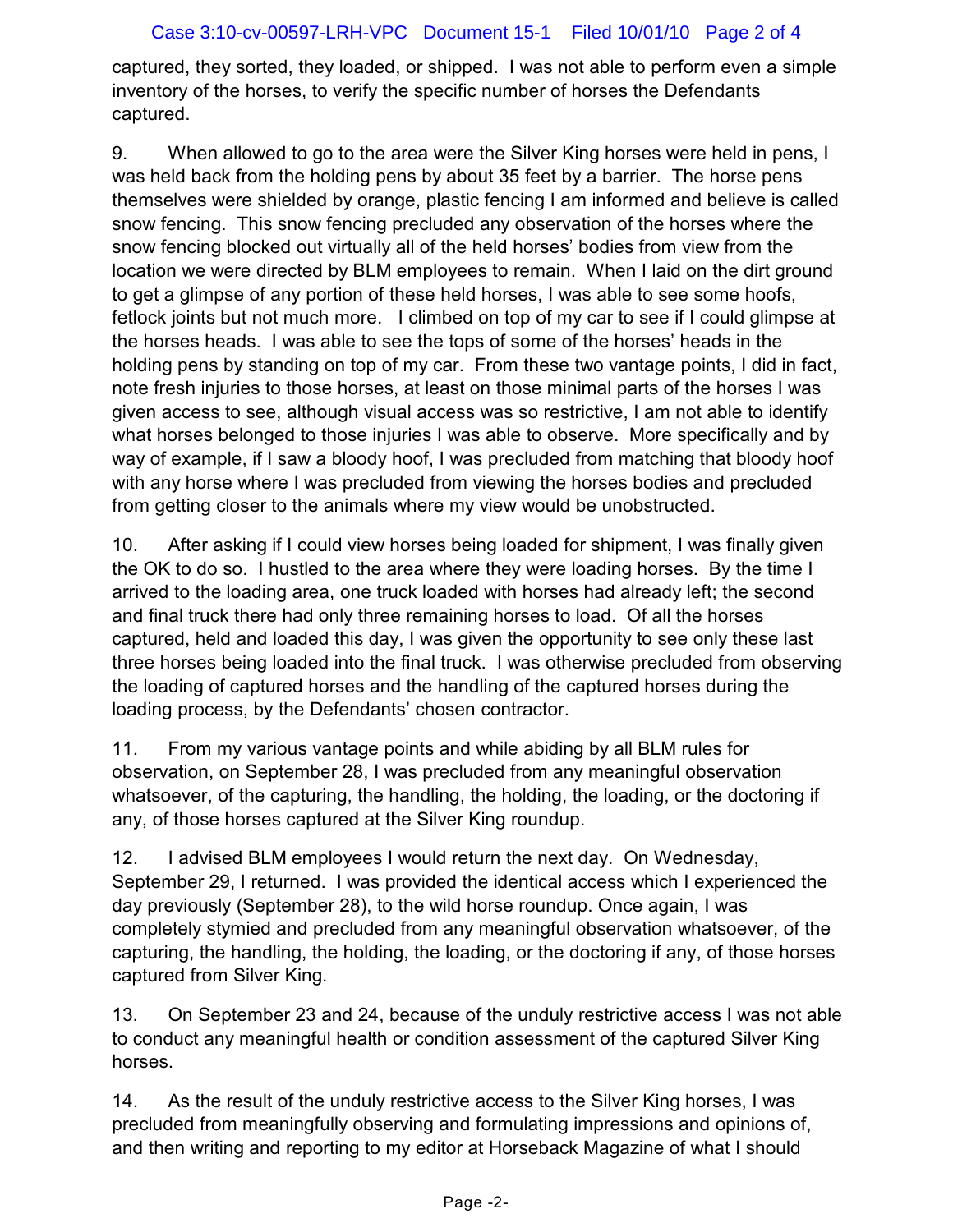## Case 3:10-cv-00597-LRH-VPC Document 15-1 Filed 10/01/10 Page 3 of 4

have been able to observe, to formulate impressions of and to render opinions of, at a wild horse roundup. I was further precluded from formulating impressions and opinions concerning the government's handling and management and activities related to the Silver King horses, from which I could write a journalistic report.

15. I am informed and believe the Defendants made herculean efforts to keep their roundup, capture, shipment and ultimate disposition activities relative to Silver King horses, private and afar from public scrutiny and from my view.

16. I was advised by BLM employees that horses taken from Silver King would be transported to the "Broken Arrow" facility in Fallon, Nevada and also to a prison in Utah. I asked Mr. John Neil, the manager of the BLM's facility in Palomino Valley who doubles also as the acting manager for the BLM of Broken Arrow, whether I could be given access to see the Silver King horses at Broken Arrow. He denied my request. He offered no explanation.

17. On September 28 I advised BLM employees I was interested in arranging for an adoption of one of the stallions they had captured. I asked if they could ship the horse to Fallon to Broken Arrow rather than to the Utah prison since Broken Arrow was closer to my home in Carson City. I am informed and believe a decision was made by Mr. Neil and Mr. Alan Shepard that following my request, they chose to ship the horse to the Utah prison. I am informed and believe the Utah prison has attached to it, a horse holding facility operated by the BLM.

18. In attempting to try to keep track of at least one Silver King horse, particularly the one in which I expressed interest, and after having been denied access to Broken Arrow, and after having been denied meaningful observation of the capturing, sorting and loading and shipment of Silver King horses the two days I attempted to see these activities and to see Silver King horses, I chose to follow the truck that contained the horse in which I was interested, to the Utah prison.

19. It took about five hours or more to travel to the prison in Gunnison, Utah from Pioche. When arriving, my vehicle was thoroughly searched, all my possessions were searched, my cigarettes were confiscated. I was denied access to my camera, cell phone. I was put through a background search. Because of the exhaustive search, I was not able to view the captured horses when they were off-loaded from the trailer.

20. The prison in Gunnison, Utah is contained within a secured area. In other words, it is a prison within another restricted area. The outer restricted area (from the prison itself) is where the wild horses are kept. There are signs at this facility indicating it is a facility of the BLM's Wild Horse and Burro program.

21. While there (at the Gunnison, Utah prison) I was able to locate and finally view the horse I told the BLM previously, for whom I would find a home. This is the very first time I was given any reasonable access during this trip although it came at the price of my having to travel several hundred additional miles, it came after being denied two days of access to observing the capturing, processing and shipping of wild horses, it came after being denied access to a facility much closer to my home (Broken Arrow in Fallon, NV), it came after a significant background check, personal searches and finally,